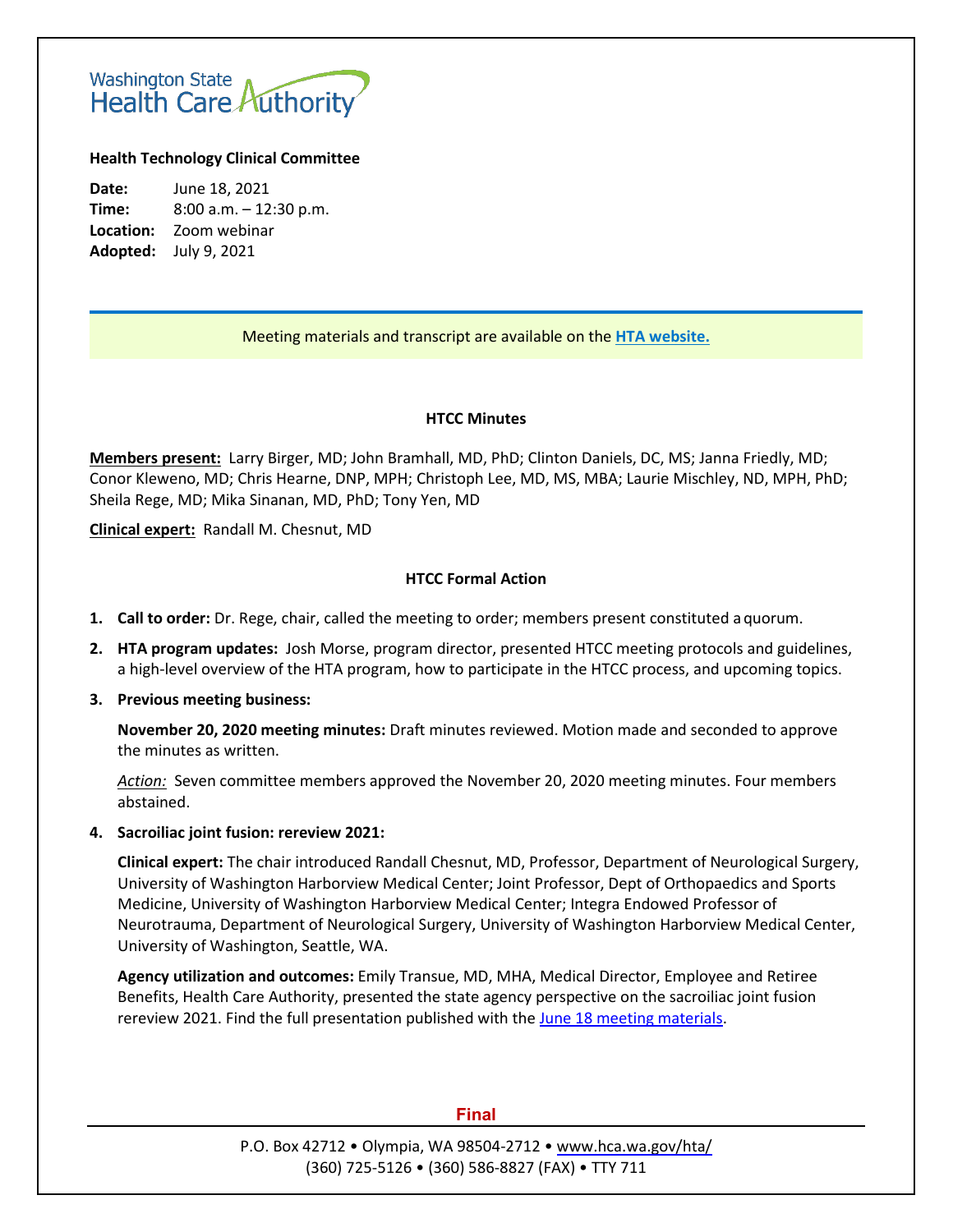**Scheduled and open public comments:** Chair called for public comments. Comments were provided by:

- Peter Ameglio, MD, Ameglio Orthopedics, Fort Meyers, FL
- Thomas Flory, Executive Director North Corner Neurosurgical Associates, Bellingham, WA
- Roland Kent, MD, Axis Spine Center, Post Falls, ID
- Morgan Lorio, MD, Orthopaedic and Laser Spine Surgery, Fort Myers, FL
- David Polly, Jr, MD, University of Minnesota, Minneapolis, MN
- Cheri Sommers, ARNP, Multicare, Spokane, WA

All comments are included in the June 18 [meeting transcript](https://www.hca.wa.gov/assets/program/20210618-htcc-mtg-transcript.pdf)**.**

**Vendor report/HTCC question and answers:** Leila Kahwati, MD, MPH, Research Triangle Institute, Inc. presented the evidence review for sacroiliac joint fusion. Find the full presentation published with the [June](https://www.hca.wa.gov/about-hca/health-technology-assessment/meetings-and-materials)  18 [meeting materials.](https://www.hca.wa.gov/about-hca/health-technology-assessment/meetings-and-materials)

#### **HTCC coverage vote and formal action:**

#### *Committee decision*

Based on the deliberations of key health outcomes the committee decided that it had the most complete information: a comprehensive and current evidence report with updated literature since 2018, public comments, and state agency utilization information. The committee decided that the current evidence on sacroiliac joint fusion was sufficient to make a determination, discussed and voted on the evidence for the use of sacroiliac joint fusion. The committee considered the evidence, public comment and expert input, and gave greatest weight to the evidence it determined, based on objective factors, to be the most valid and reliable.

Based on these findings, the committee voted to not cover minimally invasive or open sacroiliac joint fusion for sacroiliac chronic joint pain related to degenerative sacroiliitis and/or sacroiliac joint dysfunction for adults 18 years old and older. One committee member recused himself from the vote.

|                         | Not covered | <b>Covered under</b><br>certain conditions | <b>Covered</b><br>unconditionally |
|-------------------------|-------------|--------------------------------------------|-----------------------------------|
| Sacroiliac joint fusion | 10          |                                            |                                   |

#### *Discussion*

The committee reviewed and discussed the available studies for use of sacroiliac joint fusion for chronic sacroiliac joint pain related to degenerative sacroiliitis and/or sacroiliac joint dysfunction. Details of study design, inclusion criteria, outcomes and other factors affecting study quality were discussed. A majority of committee members found the evidence sufficient to determine that use of sacroiliac joint fusion for chronic sacroiliac joint pain related to degenerative sacroiliitis and/or sacroiliac joint dysfunction to be unproven for being safer, more effective, or more cost-effective than comparators.

#### *Limitations*

N/A

#### **Final**